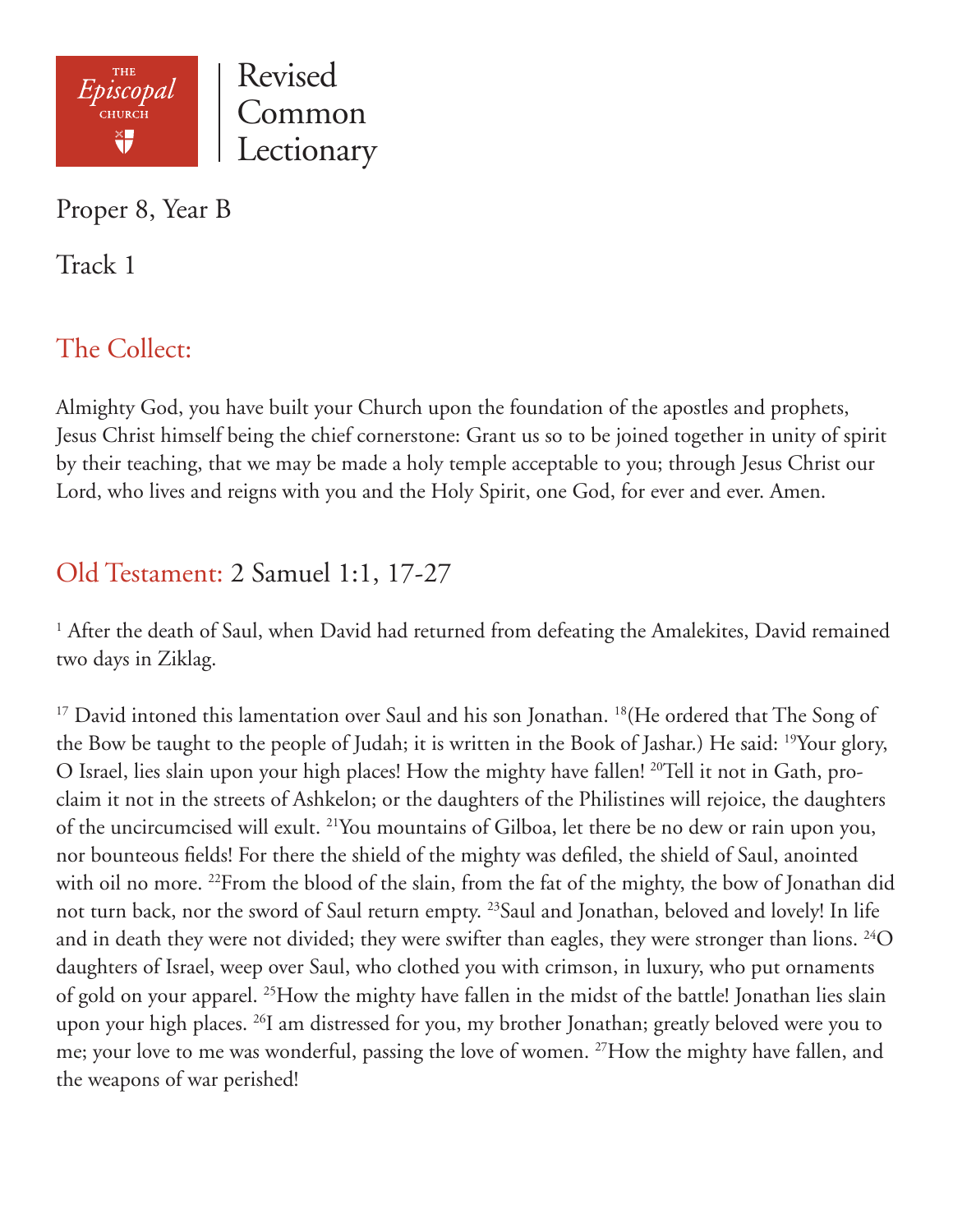#### Psalm: Psalm 130

<sup>1</sup> Out of the depths have I called to you, O Lord; Lord, hear my voice;  $*$  let your ears consider well the voice of my supplication. 2 If you, Lord, were to note what is done amiss, \* O Lord, who could stand? 3 For there is forgiveness with you; \* therefore you shall be feared.  $^4$  I wait for the Lord; my soul waits for him;  $^*$  in his word is my hope. 5 My soul waits for the Lord, more than watchmen for the morning, \* more than watchmen for the morning.  $6$  O Israel, wait for the Lord,  $*$  for with the Lord there is mercy; 7 With him there is plenteous redemption, \* and he shall redeem Israel from all their sins.

## Epistle: 2 Corinthians 8:7-15

7 Now as you excel in everything—in faith, in speech, in knowledge, in utmost eagerness, and in our love for you—so we want you to excel also in this generous undertaking. <sup>8</sup>I do not say this as a command, but I am testing the genuineness of your love against the earnestness of others. 9 For you know the generous act of our Lord Jesus Christ, that though he was rich, yet for your sakes he became poor, so that by his poverty you might become rich. 10And in this matter I am giving my advice: it is appropriate for you who began last year not only to do something but even to desire to do something— 11now finish doing it, so that your eagerness may be matched by completing it according to your means. 12For if the eagerness is there, the gift is acceptable according to what one has—not according to what one does not have. <sup>13</sup>I do not mean that there should be relief for others and pressure on you, but it is a question of a fair balance between <sup>14</sup>your present abundance and their need, so that their abundance may be for your need, in order that there may be a fair balance. <sup>15</sup>As it is written, "The one who had much did not have too much, and the one who had little did not have too little."